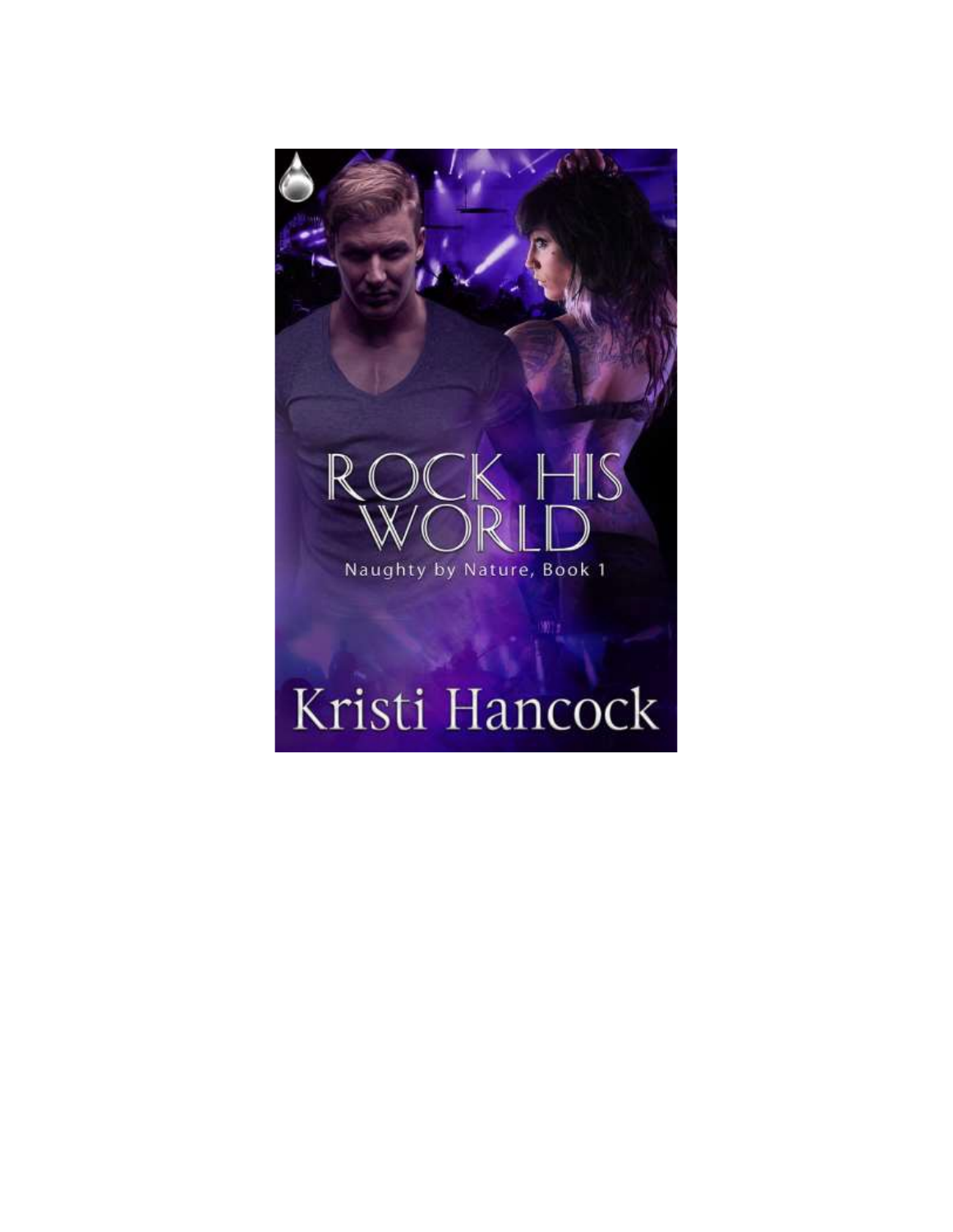**Rock His World** 

#### **Naughty by Nature, Book 1**

## **Kristi Hancock**

Published 2015

ISBN: 978-1-62210-241-9

Published by Liquid Silver Books, imprint of Atlantic Bridge Publishing, 10509 Sedgegrass Dr, Indianapolis, Indiana 46235. Copyright © Published 2015, Kristi Hancock. All rights reserved. No part of this publication may be reproduced, stored in a retrieval system, or transmitted in any form or by any means, electronic, mechanical, recording or otherwise, without the prior written permission of the author.

Manufactured in the United States of America

Liquid Silver Books

[http://LSbooks.com](http://lsbooks.com/)

This is a work of fiction. The characters, incidents and dialogues in this book are of the author's imagination and are not to be construed as real. Any resemblance to actual events or persons, living or dead, is completely coincidental.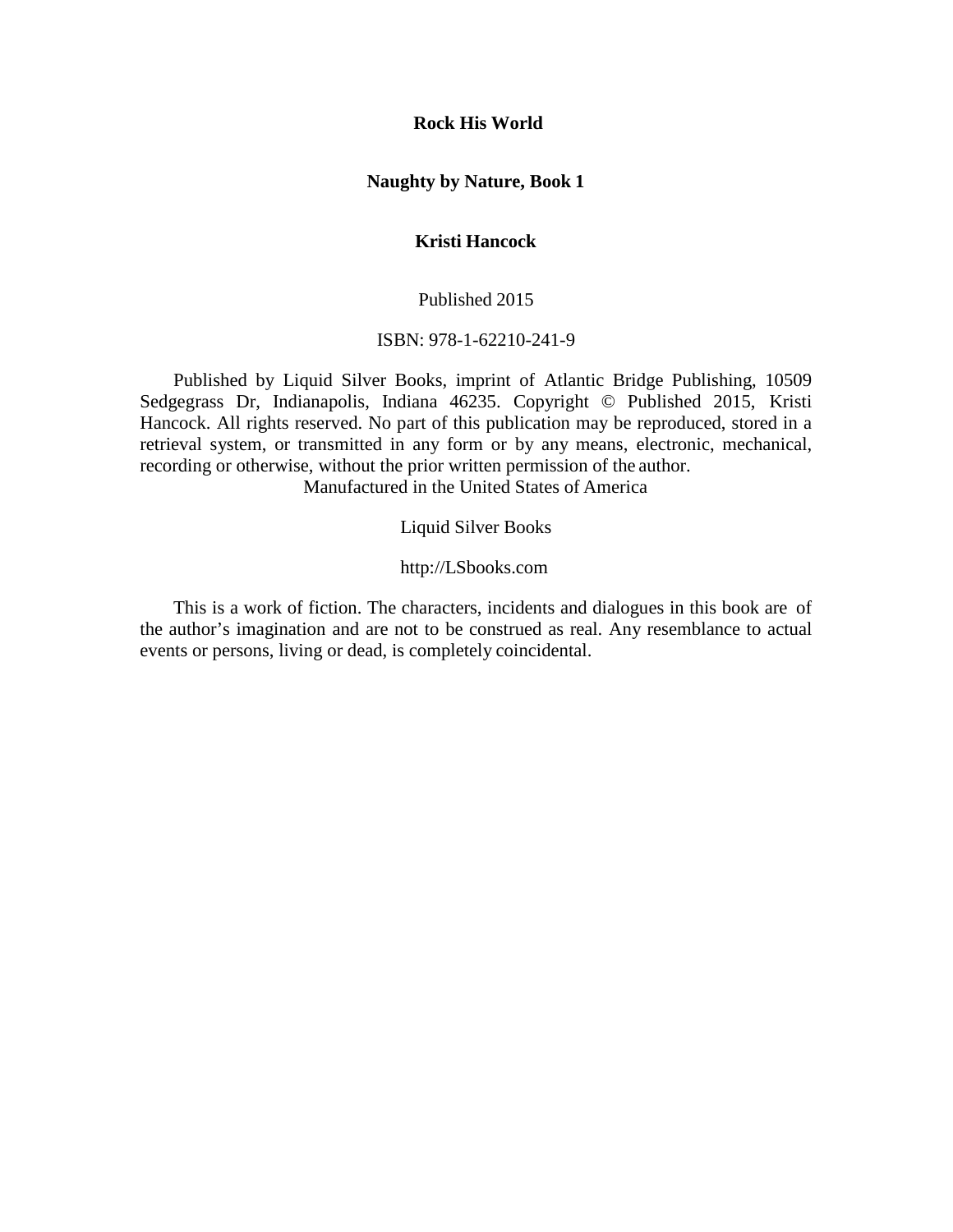#### **Blurb**

Sasha Ford lives life her way. Tattooed, pierced, and professionally satisfied, the Seattle music-lover has found her groove. She's living her dream as a free-spirited graphic artist, but the fearless vixen has grown bored with her booty-calls and is on the prowl for a new conquest. Her trademark black eyeliner and scarlet lips serve as both invitation and warning to any man she pursues.

Seven years of college transformed small-town bad boy Avery Kingston into a super-geek. New to the city with his shiny PhD, he struggles to find his social identity by connecting with his tough guy roots. Attempting to merge his past with his present in the counter-culture, he finds himself in over his head—especially when sexy Sasha drags him into her world of mosh-pits and after-parties.

Sasha expects a one-night stand, but their searing chemistry leads them in a direction she's less than comfortable with. Confronted with the female version of who Avery thought he could be, Sasha's sexual advances bring out a carnal need in Avery to give as good as he gets. Sasha believes she can't maintain her own identity if she's in a serious relationship, but Avery wants more than sex from his hot rebel. He must convince Sasha of his love and respect for her fierce independent streak or say goodbye to her forever. Is Avery strong enough to make Sasha break her own rules?

#### **Dedication**

To my fairy godsister, for music and spray paint and Spinal Tap.

#### **Acknowledgements**

I will forever appreciate Gavin, Pat, and Dave of Schlong for their amazing performances, for the best after-party that I've attended, and for their willingness to lend me the use of their name for this book. You can find them on their "Schlong" Facebook page.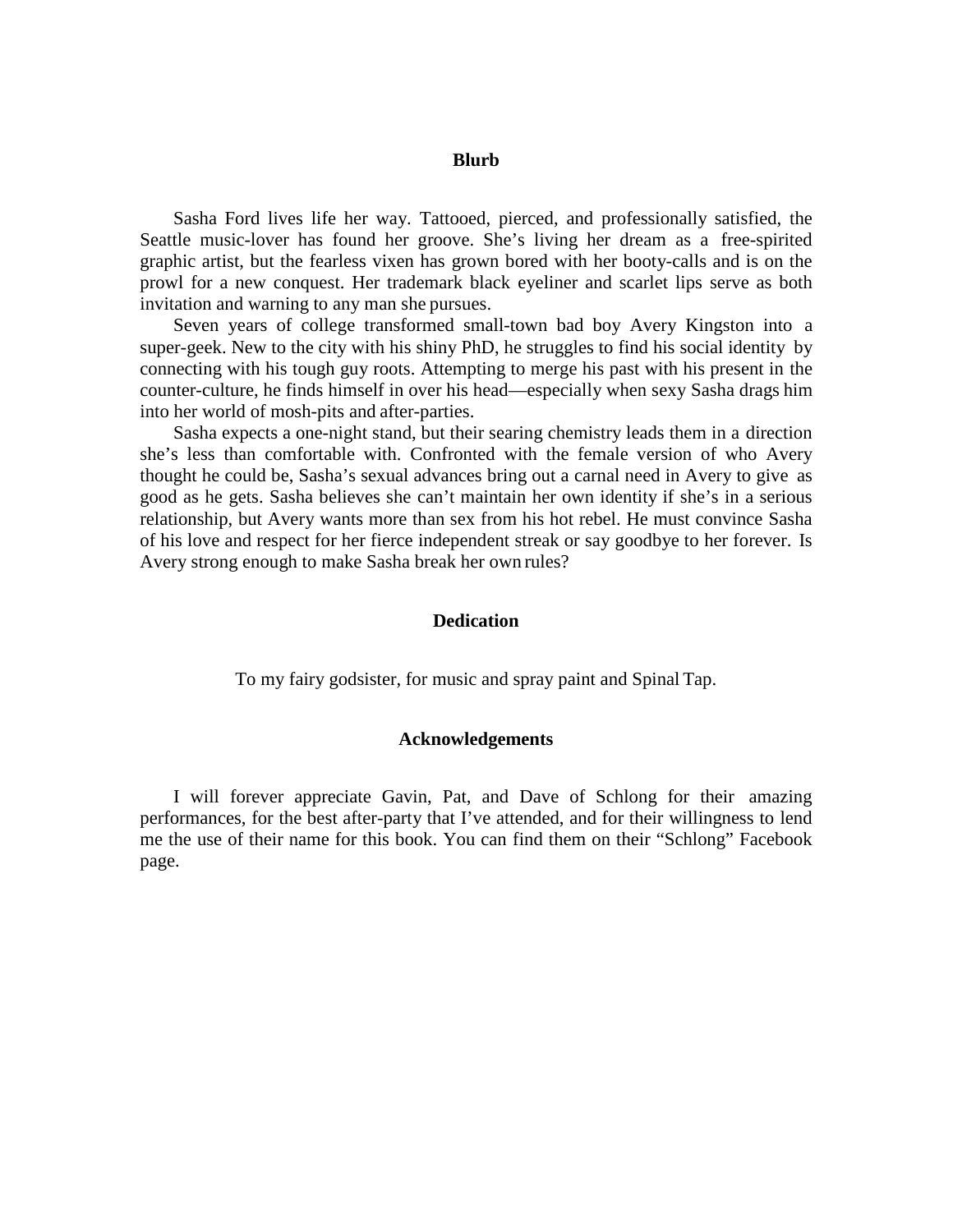#### **Chapter 1**

Sasha's sparkly purple combat boots kicked up a speckled film of grit as she strode toward the goatee-sporting hulk standing between her and her plans for the evening. The sheep in wolf's clothing greeted her with a whistle and a smile.

"Hey, girl! Missed you this week."

"Work." The all-encompassing one-word explanation covered a range of social sins. She stretched up to plant a quick kiss on the bouncer's cheek.

He blushed but didn't uncross his arms. "Glad you're back."

"Ha! Like I'd miss Schlong." Sasha's presence on the local punk and grunge scene for years had generated roots to build her own kind of home. Though she'd never touched an instrument, she defined a segment of the Seattle music culture that ranged from rare to nonexistent beyond its borders. The bartender waved her over and slid her a Rolling Rock.

She leaned back against the bar and surveyed the room. The opening band riffed through the middle of their encore. She knew most of the people in front of the stage. The beat didn't appeal enough to have her on the floor yet.

"Who's the new guy?" Sasha gestured through the dim lighting at a tall man leaning against the back wall of the blacked out interior of the club. Even though he wore spiked dark blond hair, a motorcycle jacket, Levi's, and army-style combat boots, he could have just stepped out of a store. The only part of his outfit that was broken in were the jeans. No creases marked the elbows of the black leather sleeves, and his shoes looked shiny enough to rub blisters.

"Bored again?"

She rolled her eyes at her bartender and long-time friend. Jim knew her better than she was willing to admit. "I didn't say that."

She didn't have to. She considered most of the guys in the club friends. The few she'd shared any romantic interest with had resulted in brief relationships that had quickly run their course. Going outside of their community had led to some colorful onenight stands, but nothing there held her interest beyond surface attraction. She'd had enough of material trappings when she was growing up and didn't feel the need to experience them again.

Left with a shrinking handful of fuckbuddies who hadn't hooked up with actual girlfriends, Sasha drew a firm line against monogamy. She had lived surrounded with too many marital implosions to even consider it as an option for herself. To her, the L-word was laughable.

"Mr. Mohawk didn't hold your attention?"

The last guy she'd gone home with had turned out to be more than a little mentally unstable, which fell far below her standards for a night of hot sex. Dealing with potential psychos was something she tried to avoid. Like she needed to encourage an unbalanced guy with stalking potential. No, thank you.

"Mr. Mohawk was Mr. Militia in disguise." Sasha scrunched her face and stuck out her pierced tongue.

"Good call, ditching his ass. If you would pay more attention to begin with…hang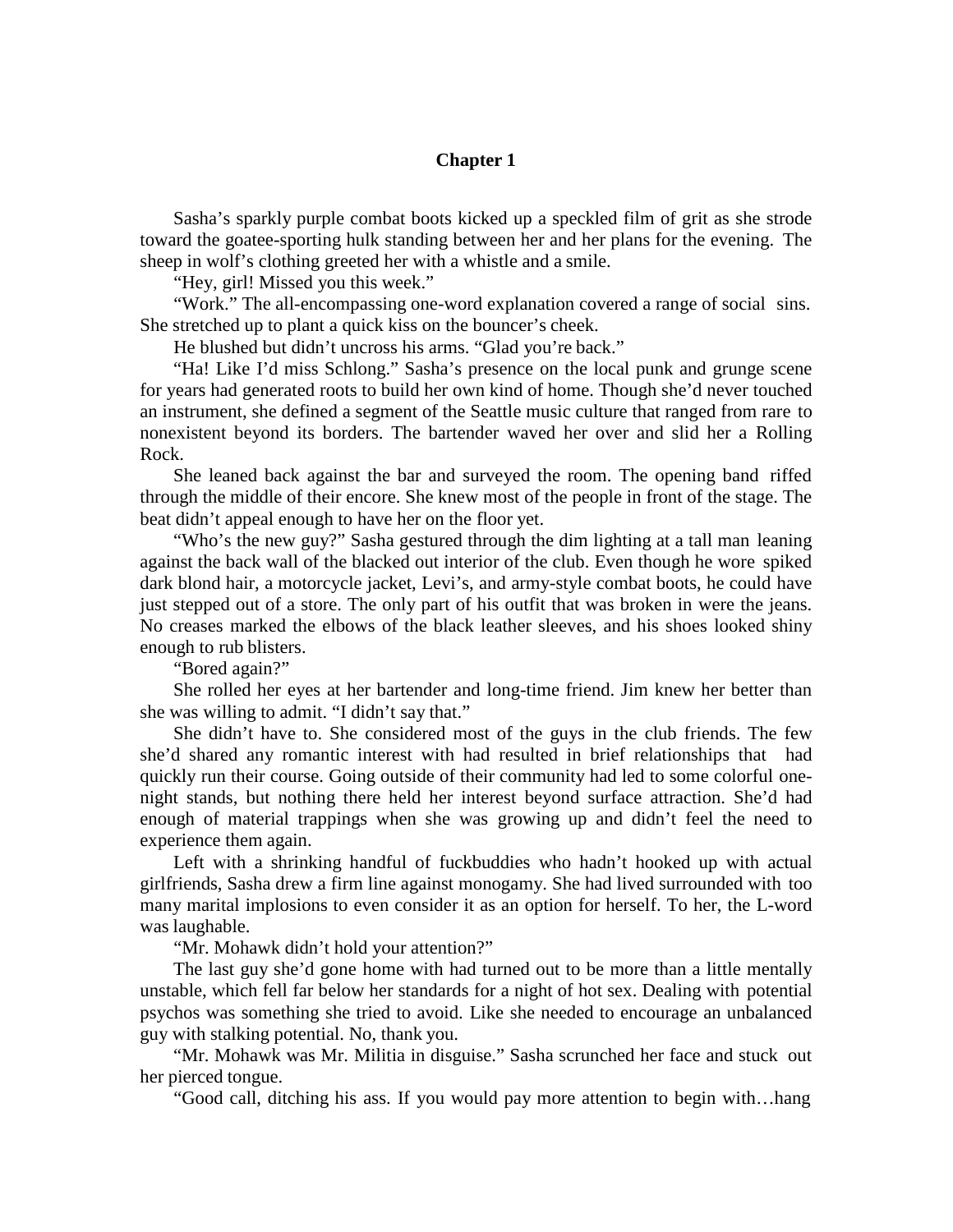on." He popped the top off a bottle of beer for someone at the other end of the bar then returned.

"Could you not lecture me now? You're starting to ruin my excellent mood." Sasha did snarky better than anyone.

"You mean stop telling you how you're fucking up by picking guys who are hot instead of guys who are good for you?"

Sasha slammed her beer down on the bar. "Dammit, Jim. My criteria has more depth than that."

"Not to an outsider." He held up a finger then opened a beer for another customer.

She verbally stabbed him when he returned. "You should know me better than that!" "I do, but to the average club-hopper, you look like a pretty-boy cock-hopper."

She smirked in appreciation. "I am a cock-hopper, but I'm a cock-hopper with standards." Sasha collected one-night stands the way some people collected coins: in a discriminating manner. Whereas those connoisseurs clasped the physical evidence closely to their hearts, she savored the memories in her mind alone. Curiosity had served her well in the past, and she saw no reason to suppress herinstincts.

"So, back to the new guy."

Jim sighed. "He came last night. Didn't say much. Mostly hung in the background, but he seemed into the music."

"Thanks." Always willing to talk to a fellow music-lover, Sasha would verbally engage with strangers—at least until she determined their taste was lacking or, in other words, not as discriminating as hers. However, she conceded that a band like Schlong who recorded a punk version of the *West Side Story* soundtrack required a certain level of sophistication, which only made her love them more.

\*

She sent Jim a sideways glance. "I'll be back."

"I'm Sasha." The perky voice came from his right.

Of course she was. A woman who looked like that couldn't *not* have an exotic name. Shorter than him with hazel eyes rimmed in onyx, she stared up from under a shaggy mop of blue-black hair. Small silver hoop earrings spanned the edge of her left ear from lobe to tip. Her off-the-shoulder black knit top showcased tattoos covering the length of her right arm. Black skinny jeans disappeared into her scuffed Doc Marten boots—the fashion version of what he purchased at the Army Surplus store. Her vibrant red lips practically begged him to nip at them, and his pulse thrummed with a mix of testosterone and adrenaline.

"I'm Avery." He wondered how he missed the woman as she approached him.

She studied his eyes. "You like punk?"

"Usually. I've never heard Schlong, but the club's website said it was a bucket-list band."

"Most of the shows here are memorable, but they're one of my favorites."

"Why?" A geek in a wanna-be modern James Dean facade, it was his favorite question.

"Hmmm. Their music is sort of like a punk-funk mix, plus the band really interacts with the crowd. The energy is infectious and great to dance to, but it's not your typical mosh pit. It's," she paused, "happier."

Avery hadn't been able to hide his widening eyes at the term "mosh pit"—the white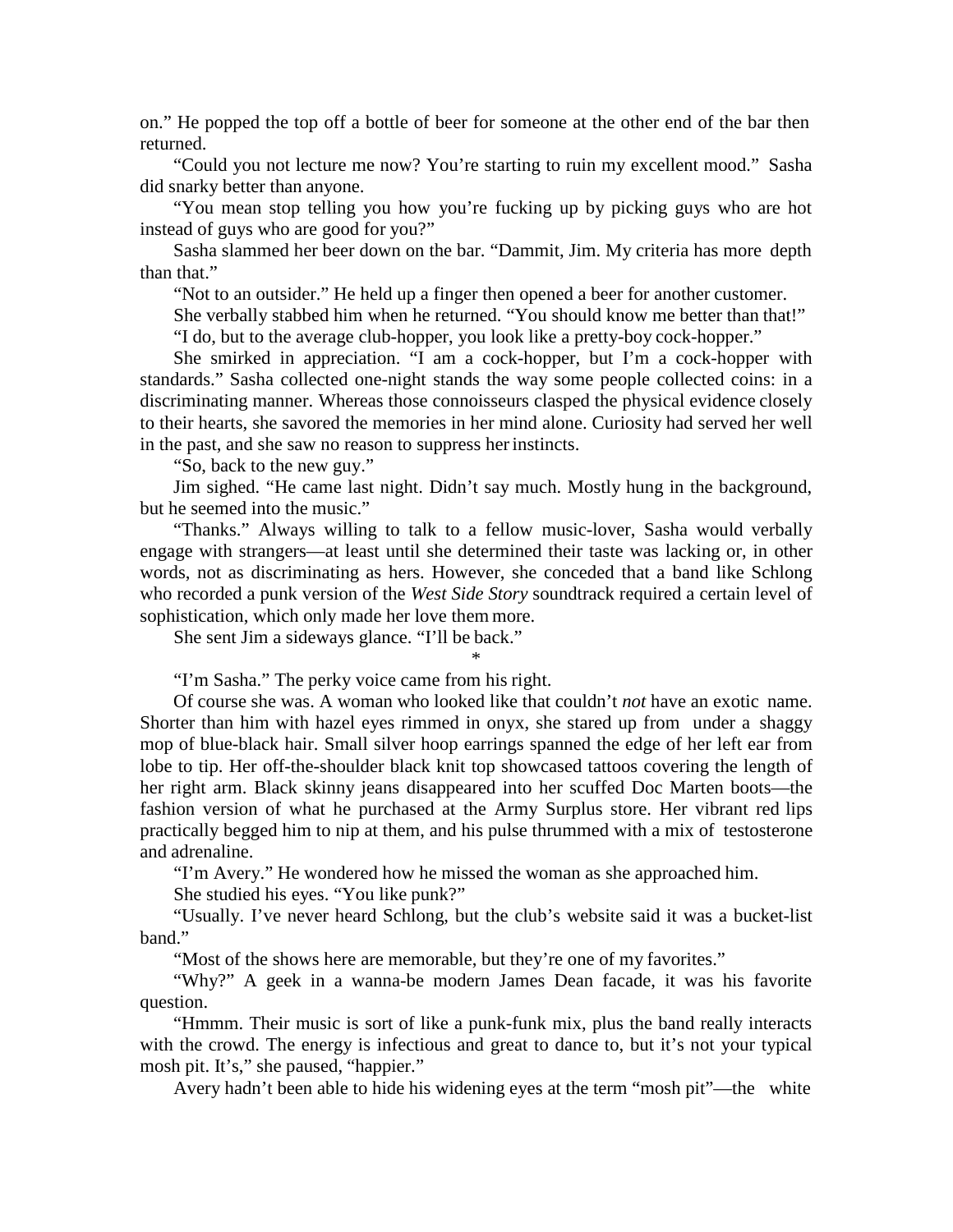water rapids in a river of dancing bodies could suck you under and leave you fighting your way out of the turbulence. He had never been in one but with stories of lost footwear and bloodied noses, so the concept of a "happy" mosh pit lay beyond his comprehension.

The opening band had finished their set and was breaking down their gear. The countdown clock ticked on their conversation time.

Sasha continued, "Where are you from?"

"Portland."

"Not so far away."

"Maine."

"Oh. Scratch that."

"Technically, an hour outside of Portland." Where he had been the biggest fish in their tiny pond of bad boys. And had absolutely nothing on the people in Seattle, including the woman beside him.

"What's it like?"

"Cold. Very cold. I was thrilled to move here for the rain."

"Seriously?"

"You have no idea. I would rather spend the rest of my life wet and in above freezing temperatures than to shovel snow one more winter."

"I can't imagine. This is the first place I've lived that didn't have bikini weather. But I love it. The people are so real and accepting."

Avery nodded politely since he hadn't been in town long enough to tell.

Sasha tilted her head. "I think I might like you." She reached up on her toes, gave him a peck on the lips, and traipsed off toward the stage where Schlong tuned their guitars and tested their bass and drums.

Avery stood lost in a fog of confusion with his mouth gaping. As he recovered, he busied himself peeling the label off his beer. He had hoped to get his nerve up to speak to someone tonight. Maybe even to make a friend or an acquaintance. If nothing else, he would enjoy the music. If he successfully channeled his inner bad boy, he might nurture the possibility of taking a turn through the "happy" mosh pit later. There wasn't enough of a punk culture back home to justify most bands even stopping through. After all, Portland didn't fall along the tour route unless you played Montreal, and even then the city was too small and too far out of the way to attract musicians.

When he relocated to Seattle, he'd planned to take advantage of the music scene he missed in high school and didn't have time for in college. What he didn't know, and didn't know how to figure out, was what to do about a woman like Sasha. Or if he even wanted to. Sure, she captured his interest, and she exuded fun. But if he was so out of practice he was afraid to even speak to people, how could he manage a woman that vibrant and outgoing? He didn't know how he felt about her handling him. In over his head on all fronts, he did what he came to do: enjoy the music.

\* \* \* \*

Sasha danced with abandon in a sort of mixed pogo-stick, booty-shaking mash-up that suited the music she loved. Surrounded by tons of bodies doing the same, she embraced a surge of freedom and joy as the live music infused her. The beat throbbed in her solar plexus and in her limbs. Eyes closed, she absorbed the sound and vibrated in sync with the friends and acquaintances around her.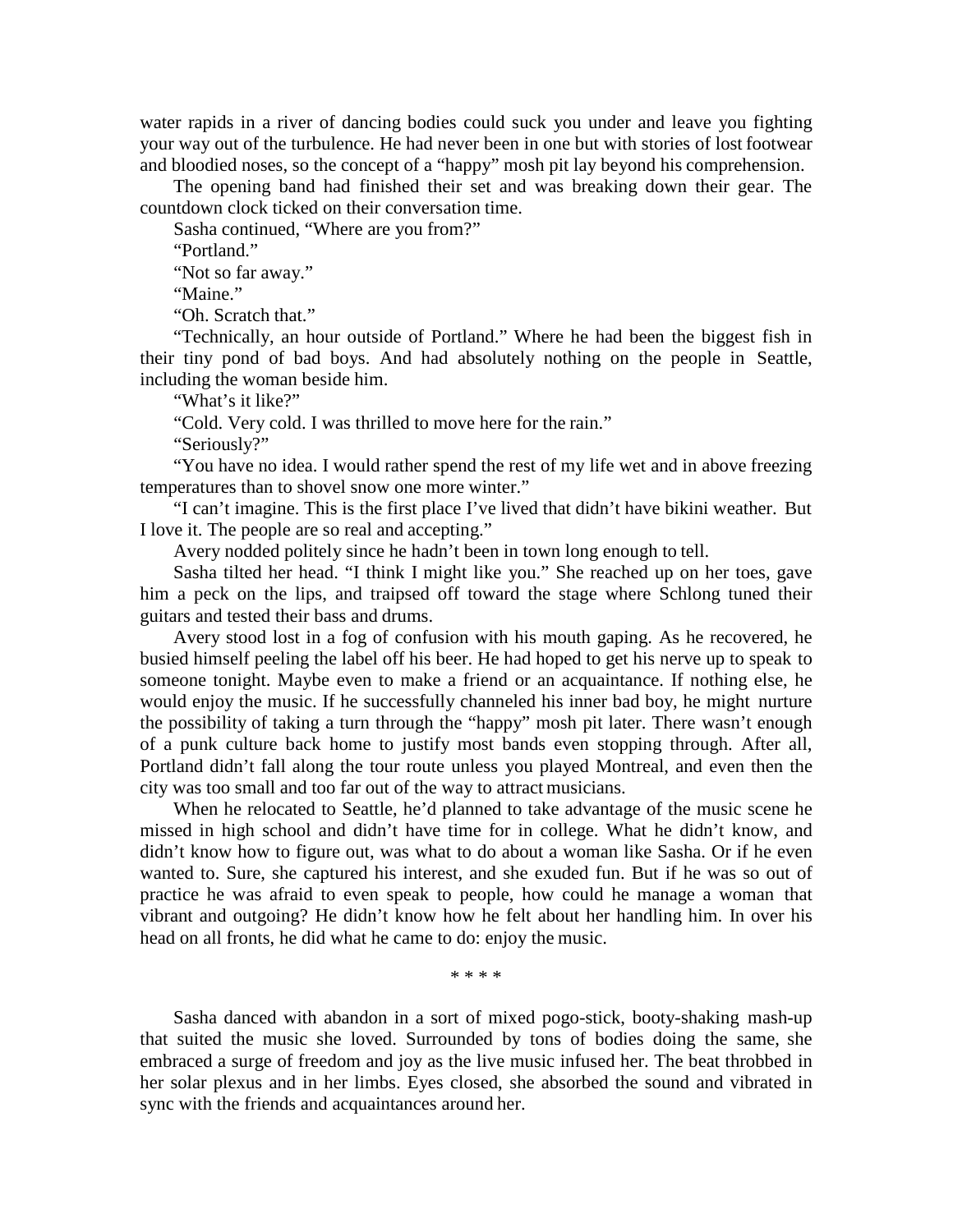Seattle didn't allow smoking in clubs, and she never failed to appreciate it. At twenty-six, she wasn't as young as she used to be. The cardio workout made her savor the available oxygen, even though the room reeked of sweat and leather. When she had smoked in college, she had needed to dance with one arm holding her cigarette straight up in the air. Awkward, to say the least. Hard to smoke that way too, but with a cluster of bodies bouncing around, it was better than burning someone or getting burned.

The music stopped for the lead singer to rant about how thrilled the band was to be back in Seattle. The words were sincere, but really, what punk band wouldn't be happy to be there? Sasha cheered on cue with the audience.

Schlong started a fast song, and the crowd reacted in kind. A mosh pit spontaneously generated, with bodies pushing and shoving as they wound through each other like snakes in a basket. Once its rhythm steadied, Sasha took a turn through it from one side to the other and back. One of the few women brave enough to enter the almost exclusively male domain, the energetic experience intensified her knowledge that she was tough enough to do what many of the men at the club didn't dare.

When the band went on break, Jim passed her a bottle of water over the crowd three people deep. Taking a deep gulp, she turned and spied Avery. He remained propped against the wall. His blue eyes tracked from the stage to the floor to the bar then finally to her. They reflected an innocence that struck a chord within her. He didn't fit in, but her gut told her he easily could. Curiosity drove her to explore the dichotomy. It may have killed the cat, but she wore an air of invincibility as she approached him.

"What do you think?" she blurted.

He tilted his head down and scraped at the label on his beer.

Sasha waited, panting heavily, her cheeks hurting from her irrepressible smile. She wasn't surprised by his semi-shell-shocked state and waited for his shy gaze to return to hers. "I told you they were unique."

"I like them. They're really good." His attention shifted back to the bottle. "They're so different from anything I've heard. Or seen."

She cocked her head. "Do you not like to dance?"

He covered his mouth and coughed. "It's different from what I'm used to."

Sasha tried to make the pieces fit—the wardrobe, his background, his mere presence in this music venue. Her gut told her he wasn't as much a fish out of water as an amphibian.

A torrent of questions rained through her head. *What brought you here? How did you find this club? What are you used to?* But she kept her question simple. "How?"

"It's just…you see, um…well…"

Before Avery could generate a cohesive answer, the band retook the stage, draping themselves in their instruments. Sasha tapped his chest with her red-tipped index finger. "You can tell me later."

She took off for the front row again.

\* \* \* \*

*Whew.* Avery hadn't been in town long enough to get his feet under him, so he didn't have any idea what to expect. Sometimes introversion sucked.

He sipped his second and last beer until the band finished their set. A feminine voice called his name when he dropped the bottle in a recycling bin.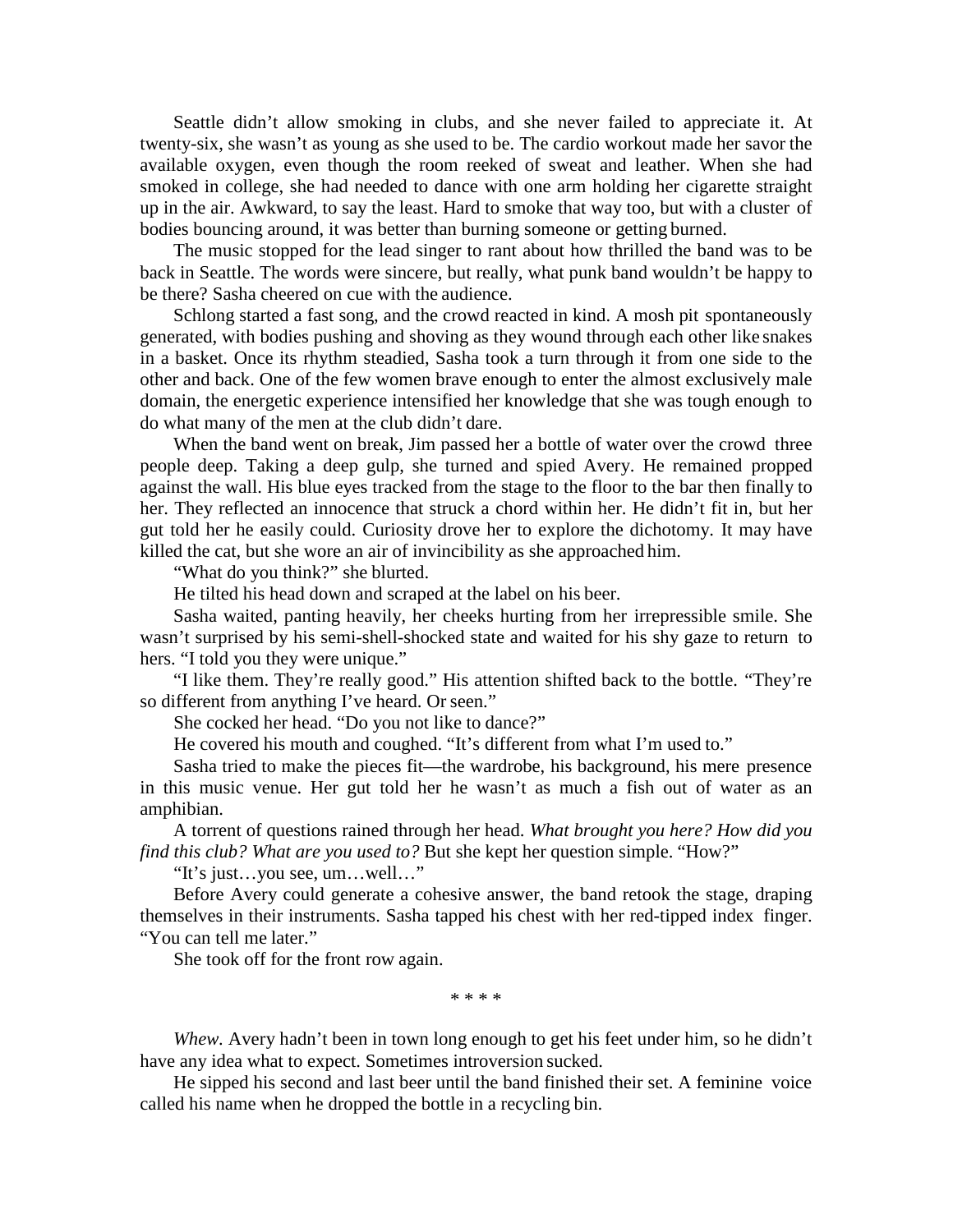Sasha bounced forward, her adrenaline rubbing off on him. "Where are you going?"

Avery didn't have a great response, since truthfully he planned to head home alone because he didn't know anyone. He would probably fit in with this crowd eventually, and he felt more at home among the misfits than he would with gamers at their keyboards or "players" in a dance club. But he wasn't ready to put himself out there yet. He was still settling in professionally and planned to make Seattle home. He didn't want to fuck up his long term future by destroying his social foundation with a stupid misstep because he didn't survey the scene first.

Sasha steamrolled his pathetic plans. "Come to the after-party."

"Is it okay?" The invitation was a first. At least the first since high school. At age twenty-five, the insecurity remained unwelcome.

"If you know where it is, you're invited. And I know where it is."

Avery creased his brow in a frown.

"All right, the band is staying with a friend of mine. If they paid for a hotel, they would lose money on the tour." Her sly eyes pulled him as much as her words. "Say you'll go. If you don't have plans, that is."

*Yeah. Going home alone.* Unless he tried to keep up with this bundle of hyper-fun entertainment, a total impossibility. "You're sure it's okay?"

Harsh fluorescent lights shocked the remaining patrons' eyes, revealing matte black walls paired with a dirt-and-beer-smudged concrete floor. If he had held any doubts that this club's priority was music, they were obliterated. They took the cue to vacate the premises and walked to the door amidst the stragglers. The night air chilled the back of her neck which remained damp with sweat.

Sasha demanded his focus. "In other words, no, you don't have plans, and yes, you do want to go. Come on. We need to catch a cab."

"No, we don't."

"You drove? Cool. Where's your car?"

"This way." He stopped in front of a motorcycle.

When Avery got the hell out of the northeast, he sold his SUV and the matching tire chains for the snow and ice. With the proceeds, he bought his dream bike in Italian red. The Ducati was the Ferrari of motorcycles, and while he had to wear rain gear with it some of the time, the days he didn't were extraordinary. He planned to take a vacation all the way down the Pacific Coast Highway on the bike, but even riding around town gave him a shot of adrenaline.

"This is yours? Awesome." She circled the motorcycle, visually devouring the plastic and steel.

"Thanks." He stared at his feet as he shuffled them.

"Problem?" she asked.

"It's just…I bought it because I've always loved to ride, and now I can do it yearround."

"Avery, look at me."

Damn if it wasn't hot when the nymph issued an order. He reluctantly shifted his gaze to hers.

"You do not need to apologize to anyone for your choices. Especially not me. If you won the lottery or are richer than God or sold all of your belongings to buy this bike—or anything else, for that matter—good for you. If anybody wants to judge you for it, fuck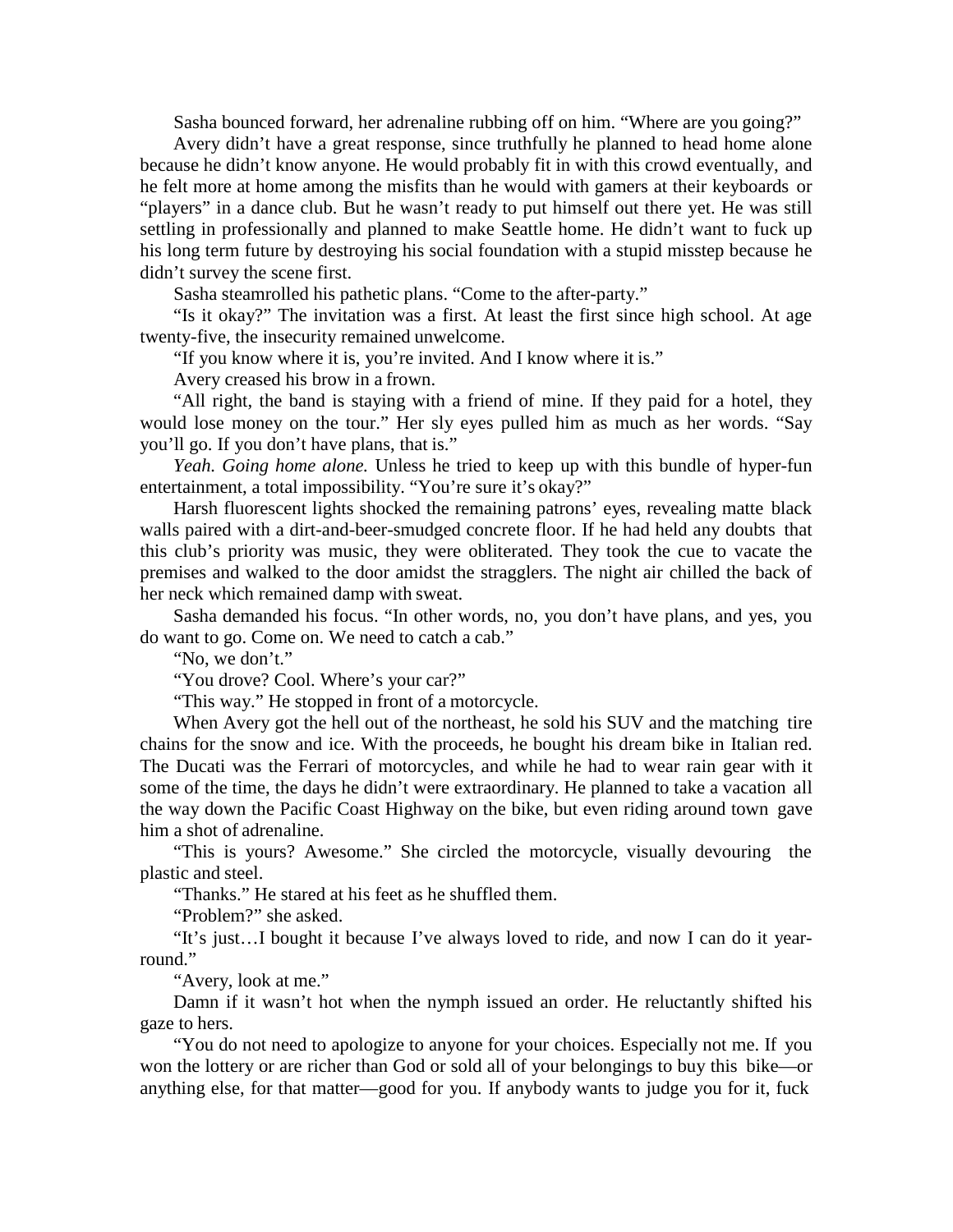them. Got it?"

"Okay," he said, though his voice quavered. He sighed. "I'm not used to—"

"Avery? Shut up and unlock the helmets. I'm ready to ride, and we have a party to go to."

"Yes, ma—"

"Don't fucking call me *ma'am*."

He passed her the smaller helmet he bought wondering if it would ever be used before strapping on his own. He swung his right leg over the bike then kicked the stand up with his left foot. He pointed to the tiny seat behind him. "Climb on."

Her arms wrapped around him, her thighs gripping his sides. *Definitely not her first time as a passenger.* He turned the bike onto the street and took off.

\* \* \* \*

The night air rushing over Sasha's body stirred the same endorphins throughout her system as dancing.

She'd never been on this type of Italian sport bike and relished every second, every movement. It cornered with fine control and speed, with the same finesse as a Porsche. With her ten-year-old Boxster, she should know.

Time froze as they rode through the mostly empty streets of downtown Seattle after midnight on a Thursday. Enjoying the drive, Sasha patted his abdomen at a stoplight and flipped up her visor. He turned to hear her.

"Let's hit the party. Hang a left here."

Avery nodded and followed her finger-pointing signals as they wound through a residential neighborhood, finally stopping beside a pale gray bungalow with shaker shingles and a crowd on the porch.

Sasha dismounted and removed her helmet, smiling and waving at the group.

"Yo, Sasha!" a long-haired guy shouted.

She turned and hooked her helmet under the seat like she did it every day as Avery stared at her.

"What?" she taunted, not expecting an answer. "Come on." Grabbing his hand, she hauled him toward the porch.

"Are you sure—" he started.

"Yes," she snarled. "Don't ask me again."

They reached the top steps, and she greeted various friends as she laced her fingers with his and pulled him through the front doorway.

She walked through the house as though she owned it.

An Amazon in green dreadlocks took up a collection by the trashcan full of ice holding the large metal barrel. "Hey, Sash."

Sasha grabbed a red plastic cup. "Denise, meet Avery. Avery, Denise. This is her place."

"Nice to meet you," Avery responded. "Thanks for having me."

"You're welcome. Literally."

Filling her cup with beer from the keg, Sasha grinned.

Could the guy look less comfortable? One would think based on his hair and wardrobe, this would be some version of his usual crowd. Guess not. She thought of one way to relax him, a naughty one. But she'd hold off and let the anticipation build.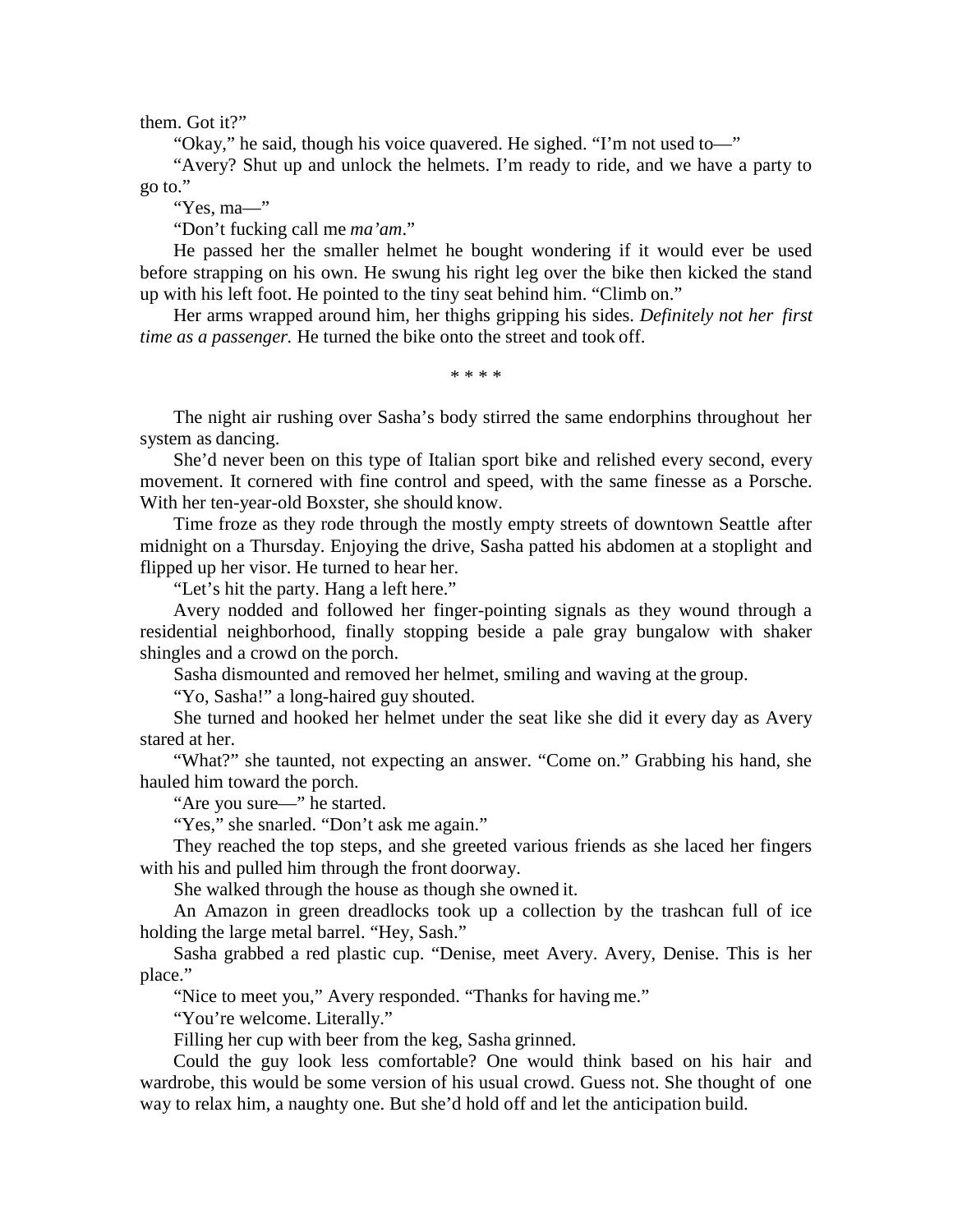The front door banged open to male laughter and post-show adrenaline.

"Come on," Sasha said, leading Avery to the far side of the living room. "Here." She passed him a large, embroidered, magenta cushion, but instead of sitting on it, he slid it between his back and the putty-colored wall. He started to cross his ankles, but Sasha stopped him with her boot. "That's my spot." She spread his legs with her feet and dropped into a cross-legged position between his thighs and settled her back against his rigid chest.

Somewhere in the process, Avery had frozen.

Sasha didn't usually participate in public displays of affection, but she was having too much fun with Avery to let something like that interrupt it. If anyone dared call her a stuffed shirt, she'd fuck him in front of the whole damn room to prove them wrong.

Forget expectations. She'd said goodbye to them years ago.

Snuggling her ass against Avery's crotch, she felt him try to slide backward only to find himself pinned.

Sasha leaned back and whispered in his ear, "You're having a good time, right?" "Uh, yeah. I guess."

That was a new one. No one ever said "I guess" when she played sex games with them. And this may have been a game, but Sasha was no tease. She upped the ante.

Wriggling her hips against him, she reached a hand behind her under the guise of adjusting her shirt. In the process, she raked her short nails across his surprisingly strong abs. Avery jerked causing Sasha to burst into a smile he couldn't see.

"Listen, Sasha. I don't—"

"Shhhh."

The blue-haired bassist and lead singer of Schlong had joined them on the floor across the room, continuing a story that Avery couldn't fully follow with Sasha's hands whispering over his body. "…so here we are, pulled over for speeding by the Texas Highway Patrol. We were so sure we were screwed. We weren't going that fast, but we were in the middle of gun-totin' no-man's-land." His voice settled into a twang.

Everyone laughed on cue, but Avery couldn't follow the story with Sasha's fingertips lightly caressing him, the barest touch on the outside of histhighs.

The drummer jumped in. "Then he comes back with my license and says, 'Don't mess with Texas, eh?' talking about our new bumper sticker and giving us a weird smile. Get this. He only gave us a warning. 'Slow it down and have a good tour.' That's it, man."

Avery's laughter rumbled against Sasha's back, vibrating from his chest through her ribs. The distraction cut her own short.

The group dispersed as the band went to fetch their bags from their van.

Sasha clawed Avery's thighs as she pushed herself up from the floor, and his legs twitched.

He stood quickly and returned the pillow to its original home. "Does Denise have anything non-alcoholic?"

"Sure. There's bottled water in a cooler in the dining room." Sasha pointed him in that direction.

Denise joined her in the doorway as Avery took a seat with some guys at the table and fiddled with the label on his water. The guys' heads were shaved, but they weren't skinheads. Self-defined as straight edge, they consumed no alcohol, no drugs, no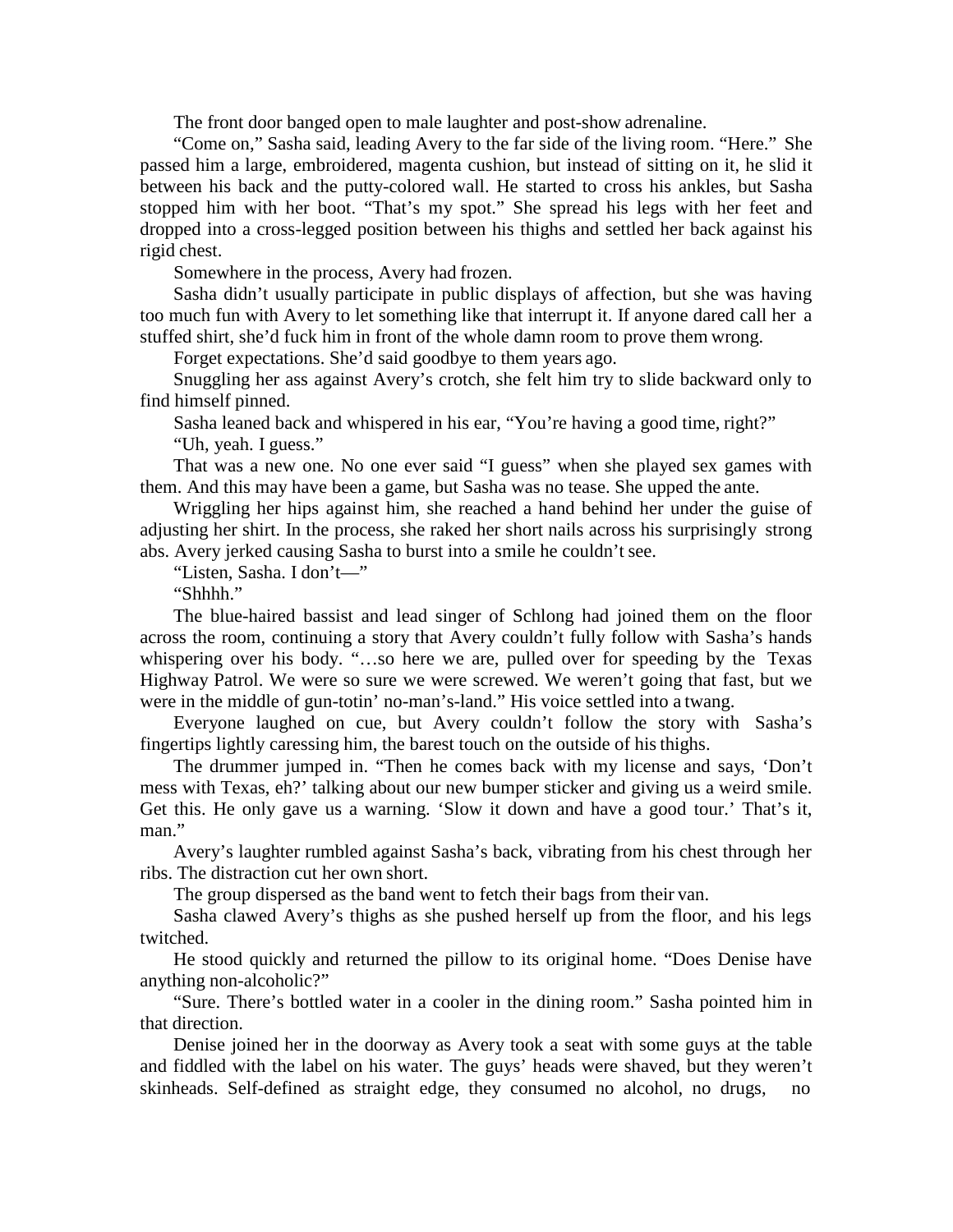cigarettes. While they might hold a hard line with their own accountability, they didn't pass judgment on others. And they were friendly. Sasha not only respected them, she liked them.

"What do you think?" she whispered to Denise.

"He's gorgeous. He has a good guy vibe—not your usual type. Are you sure you know what you're doing?"

"Corrupting him." They laughed quietly so as not to draw attention. "No, seriously. There's something that just doesn't fit. It's like he's being himself, but he's outside of his comfort zone all at the same time."

Denise crossed her arms and put a hand to her chin. "I couldn't put my finger on it, but you're right." She paused. "What are you going to do?"

"Get to know him better." She winked.

Sasha sidled up to him at the dining room table. She reached her arm around his shoulders and leaned against him.

"Hey." He rubbed the back of his neck and peeked up through long eyelashes. Why hadn't she noticed them before?

"Hey." She reached for his bottle of water and took a swig.

Friends rose around her, tossing an occasional double-take in her direction. Her body yearned to merge with his whenever, however, possible. She had to have him to herself. She looked to Denise. "I'm going to give him the tour, okay?"

Denise winked. "Go for it."

Once out of earshot, he said, "You don't have to. I mean, I don't want to pry."

"It's cool. I asked so you'd know it was acceptable. Anyway, Denise is an artist and she loves to show off her work."

They moved through the house room by room. "This is her studio."

Avery recognized the faint smell from his hippie parents' projects. "She uses acrylics," he acknowledged definitively.

The large canvases displayed modern images that Sasha didn't get, but her friend did well enough to sell in galleries and support herself. Sasha figured she didn't need to understand the art to appreciate the quality of life it provided her friend.

Turning in a circle with her arms extended, Sasha confessed, "I never have understood the draw to abstract art, but Denise must be good at it."

"How can you tell?"

"She's able to afford a mortgage."

"Good benchmark." He nodded.

"Business speak. Sexy." She grabbed his zippered lapels and gave his firm lips a predatory bite.

He pulled back. "Why, Sasha?"

She didn't pretend not to understand his question. Stepping away, she shoved her hands in the back pockets of her black stretch denim jeans.

"You know how guys can do whatever they want—sex-wise, I mean—and they aren't judged? They can have one-night stands or sleep with two girls at once, and when, not 'if', 'when' they do, not only aren't they judged, they're put on a fucking pedestal. By their friends. By society. Yet if a woman does the same thing, and I'm talking the exact same thing, but let's make it two guys instead of girls, the woman is labeled a slut, in perpetuity, forever and ever amen. Her reputation will never, ever recover. That's the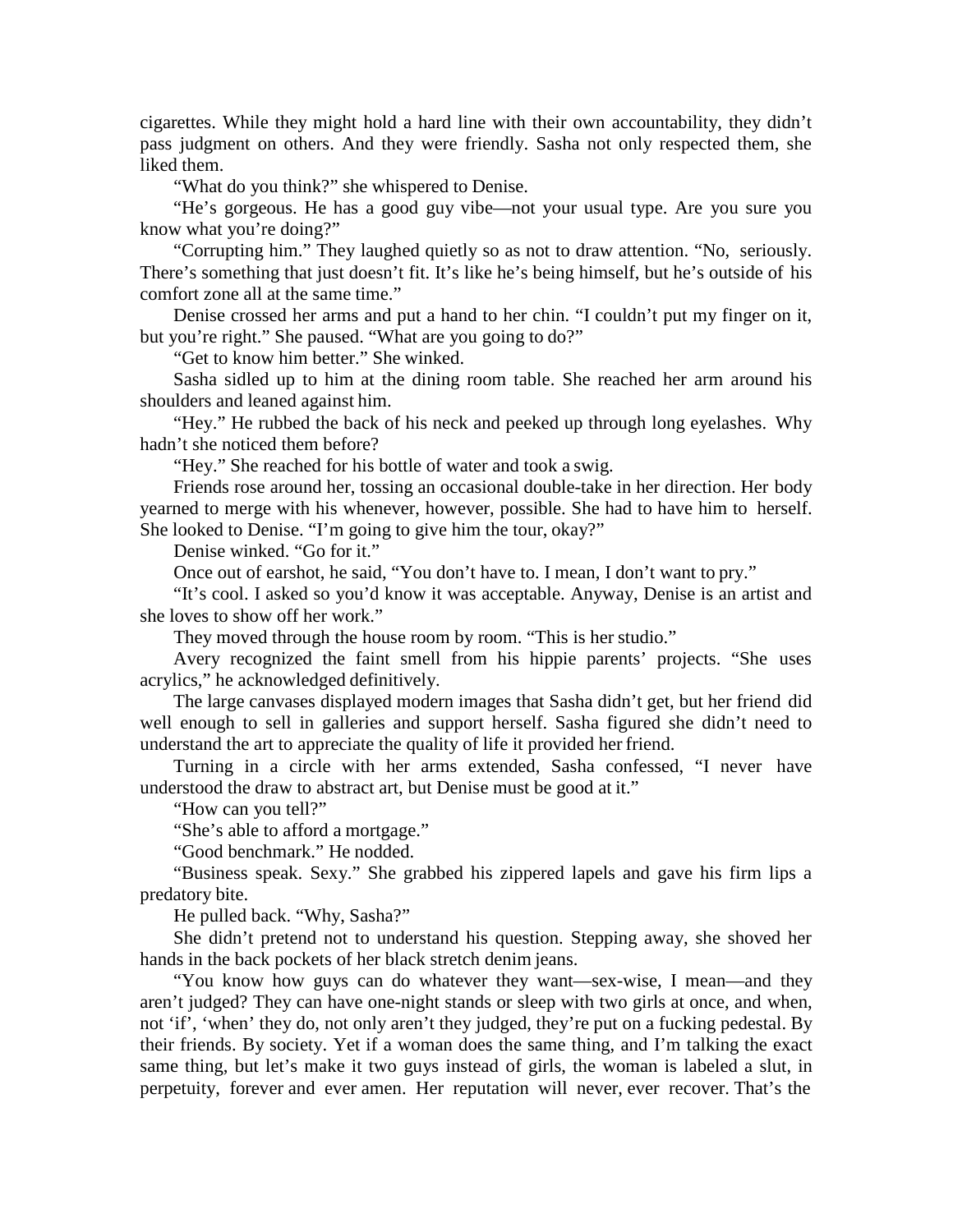way it works in most circles. You know it as well as I do."

Avery nodded.

"Well, I think it's bullshit. If I want to sleep with a guy, I'm not going to let the world tell me I can't do it or else." Her volume escalated by the word.

"So you run in a different circle."

"Exactly. I'm not a major feminist or anything. I recognize myself as a sexual creature, and I don't have a problem acting on it. My friends don't judge me for it. They accept me." Her jutting chin dared him to disagree.

"You're right."

"About?"

"You—no woman—should be judged like that. You shouldn't let men take advantage of you either."

"You don't get it. If anything, we're taking advantage of men—or at least taking advantage of each other," she huffed.

"Hey." He grabbed her upper arms. "It's a lot for me to wrap my psyche around when I've believed the opposite your entire life. It doesn't mean you aren't right."

"Of course I'm right. Now come on. There's much more to the tour." Sasha led Avery up the stairs and opened a door. "This is Denise's room."

Sasha had the destination in mind when she suggested the tour. Traditional nudes covered the walls—men and women—in exotic, vibrant colors. Dark red nipples tipped royal blue breasts. Rich Irish green cocks rested against testicles in bold yellows. It would shock anyone's system. It always called forth a visceral sexual hunger in her. She counted on it doing the same to Avery.

She closed the door behind them. "Do you like it?"

His head jerked as his eyes jumped from painting to painting. "It's, uh, wow. Yeah. Wow."

He couldn't finish a thought. Perfect.

"That's how I reacted the first time I saw them, too." Her husky voice surprised her.

Sasha invaded his personal space, backing him into the door. Then she kept going until she came into full contact with his body. She grabbed the zippered lapels of his stiff black leather jacket and pulled him down so she could reach his mouth.

"This room does things to me. It makes me want. What I want I take." She stretched up and bit his lower lip. "Are you okay with that, Avery?"

He blew out the breath he had been holding.

"You didn't say 'no'," she continued and nipped at his lips. "Does that mean yes?" He gave a slight shaky nod.

"Excellent."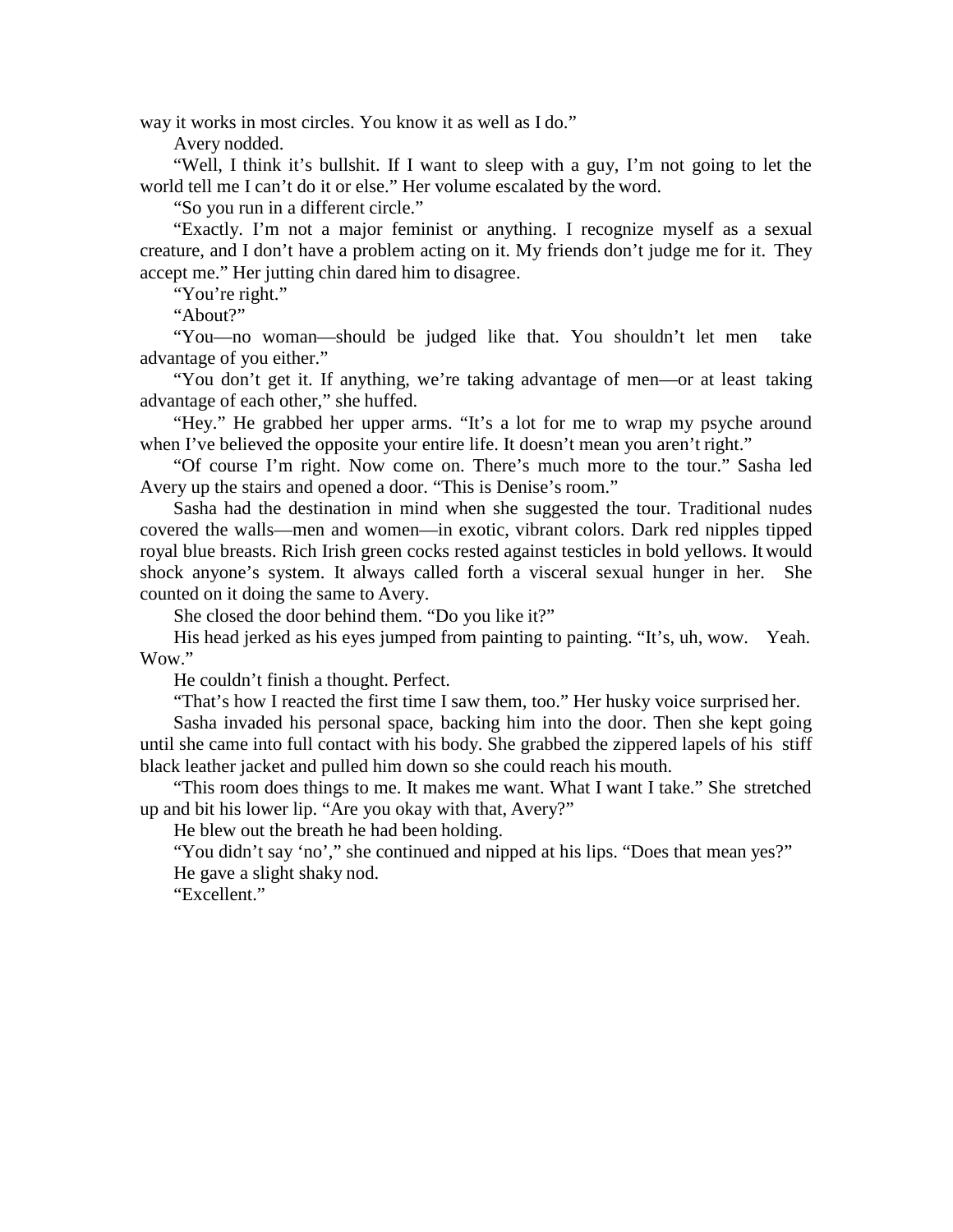#### **Chapter 2**

She kissed him in earnest, invading his mouth with her tongue. She tasted a hint of the beer he'd had earlier. His broad and strong tongue wrapped around the stainless steel barbell that pierced hers. They met with fierce strokes belying the hunger he had tried to hide. His hands slid down her back. When they reached her ass, they paused before his fingers clenched, and he hauled her against his rising erection.

She loved it. This was better than the bike. Better than dancing. The first time. Learning each other. How he kissed. How he responded to her. It was beyond sexy. Her juices dampened her black lace thong. Her hands slid to his hips, gripping themtightly.

She leaned back, reaching between them to unbuckle his belt, unbutton his worn jeans, and then carefully lower the zipper over his unknown length.

Avery inhaled a sharp breath, and she looked up into his eyes. Knew she had him.

Black, cotton, boxer briefs covered his hardening shaft.

She slowly slid her hand inside them, holding his gaze. She wrapped her fingers around his long and wide penis. She vibrated with anticipation. Mesmerized, she stroked him, tested him.

His head fell against the heavy wooden door with a clunk, and she laughed softly. "Like that, do you?"

The man seemed to let his breathing speak for him, rasping harder. Was he too shocked to respond? Sasha couldn't help her ego's reaction to the possibility, and it further emboldened her.

She stroked the head of his cock, circling it with her fingers and adding another hand to pump the shaft.

He closed his eyes and moaned.

Carefully, Sasha pulled the waistband away from him, dragging it and his jeans below his balls, hooking the underwear beneath his testicles to display his genitals.

Her eyes flitted up from beneath her lashes to catch him watching her. When she bit her full lower lip, he grabbed her shoulders and pulled her mouth against his in a frenzied kiss.

### Fire.

She drowned in it, feeling the burn from her solar plexus to her breasts to the juncture of her legs. It overwhelmed her, a fact she found disturbing.

Shoving him away, she dropped to her knees and sat back on her heels to study his cock. It fell forward, its weight too much for the still growing shaft to bear. Her fingertips almost touched as they gripped the base. He was circumcised, and the head begged for attention. She didn't care to see the schooled reaction on his face. His body would tell her everything she needed to know.

She dove straight in, capturing the tip in her mouth. His penis jerked reflexively, but she countered by sucking so hard her cheeks hollowed.

"Unh." He clenched his fists and slammed them against the door.

His fully engorged dick would have risen to stand proudly if not for its imprisonment by her hands and mouth, but she would not release it. Instead, she flicked at it with the tip of her tongue. As she forced her head down his stout length, she loosened her jaw to keep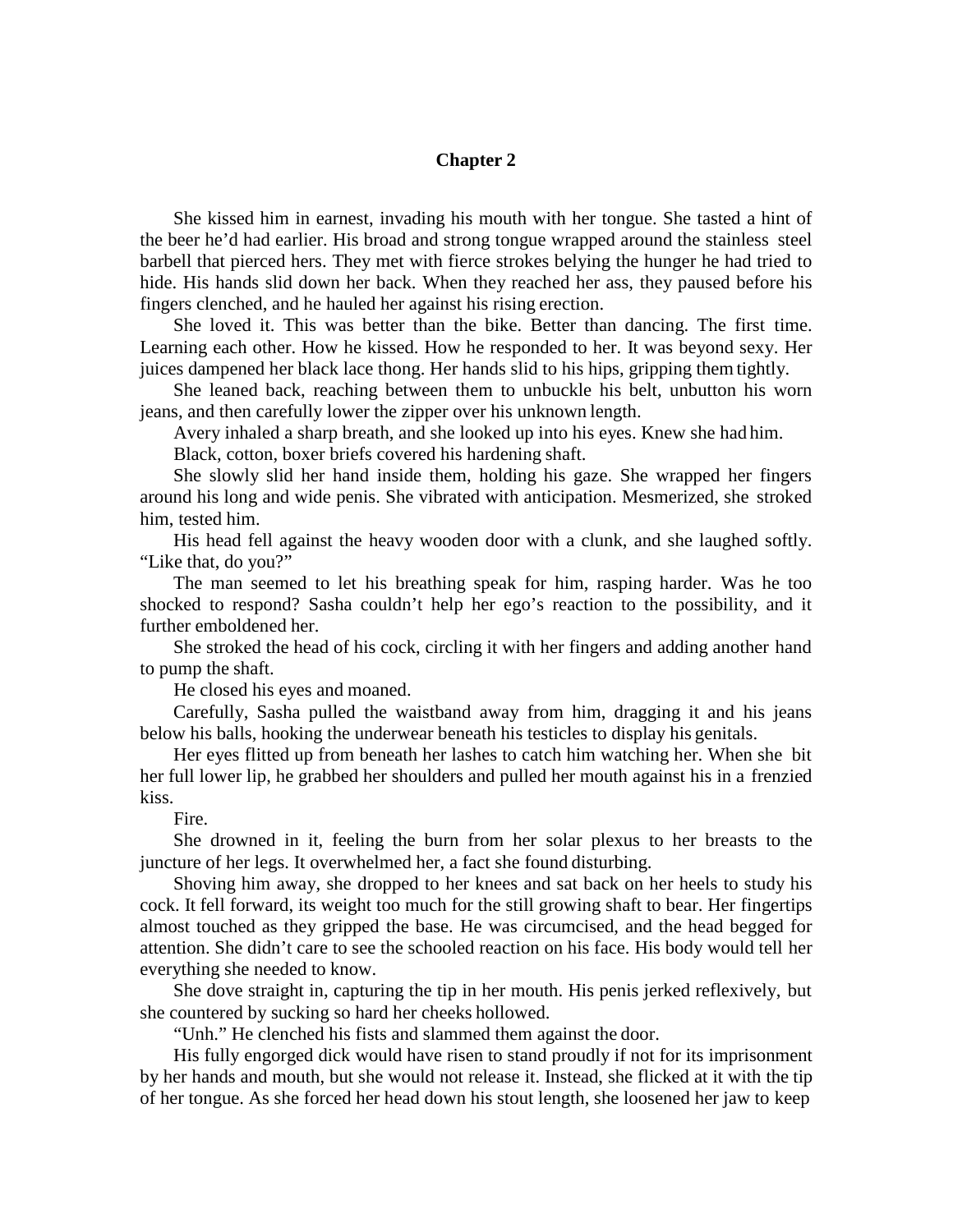her teeth from abusing the taut flesh. Some men liked a little edge of pain when they were being blown. She tested him with a light scrape as she slid back toward the tip, and he hissed loudly.

"Too much?" She tilted her head and rested on her heels.

He panted. "Yes. No. I don't know." He raised his eyes to the heavens. "God help me, I wish I knew. This whole night is too much."

"Are you having a good time?"

"Hell yes."

Her mouth adopted a smug smile. "Well, okay then."

Sasha grabbed his dick so she could lick the salty skin of his balls, lapping all around his penis. Then she pulled his right testicle into her mouth for a tongue bath, swiping the front and back thoroughly before repeating the process with the left one.

"Sasha," he moaned.

She licked his cock in short strokes, letting the smooth round bead of the barbell serve as a counterpoint to the roughness of her tongue and worked her way around the circumference, moving up an inch at a time. By the time she reached the head, pre-cum leaked from his slit.

She wiped the liquid with her index finger then stuck it in her mouth to sample. Avery bent forward to thread his fingers through her hair. His eyes glowed a sharp blue. "Suck me," he hissed.

\*